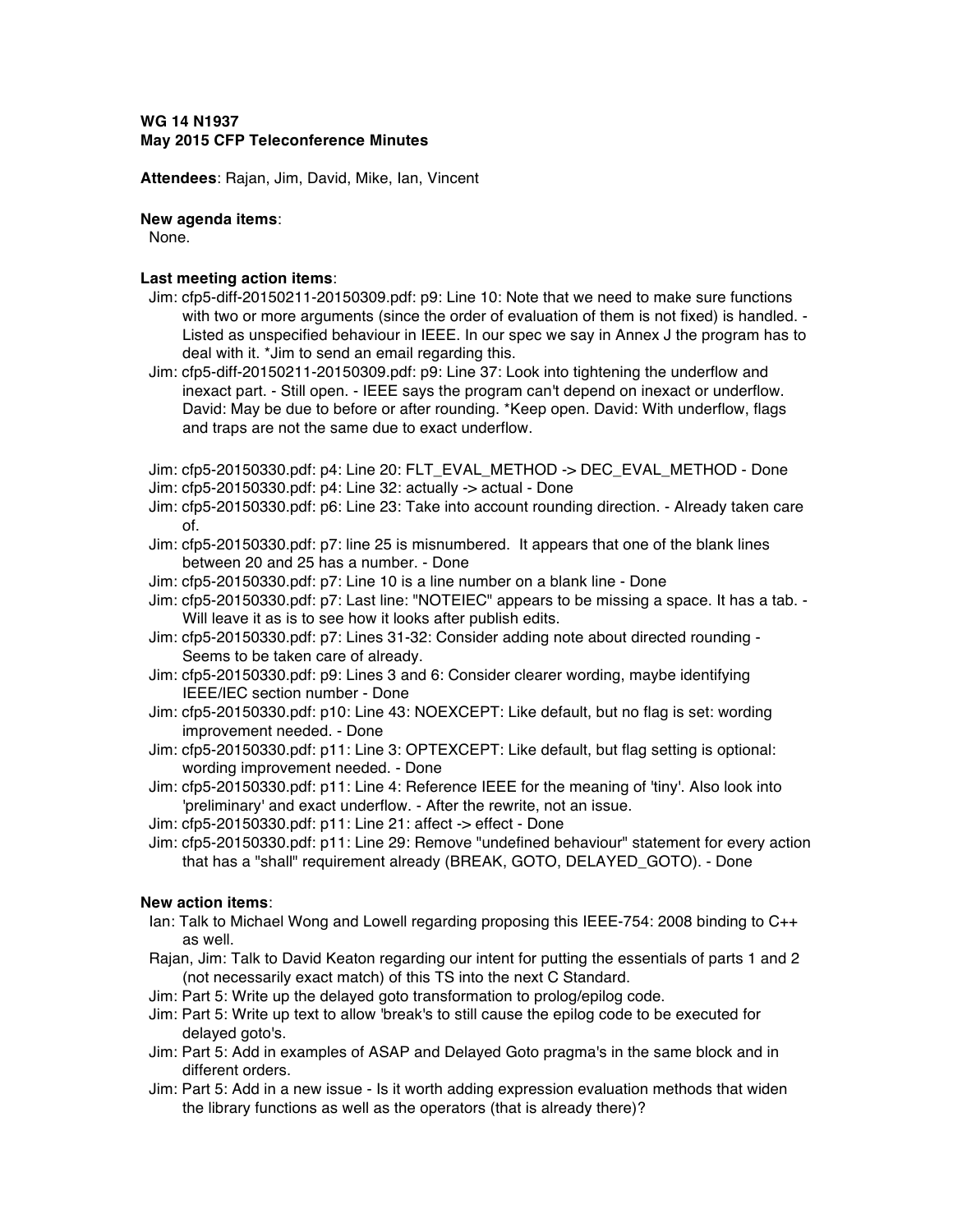David: Part 5: Provide a mechanism (a new #pragma?) to allow implementations to possibly not propagate constant modes (rounding, exceptions).

#### **Next Meeting**:

June 11th, 2015, 12:00 EST, 9:00 PDT Same teleconference number. Note: This is Thursday!

#### **Discussion**:

Wiki cleanup: Older drafts need to be cleaned up on the wiki. Anyone can volunteer for this. Ex. Making a historical documents section. Meetings section as well. Topics page, etc. all need updating.

# WG14 meeting:

Congratulations to Jim on the INCITS award for excellence for the work on these TS's. IEEE binding parts 3 and 4 approved to go to publish after editorial review.

Part 5 looks good with some issues as will be discussed as per Jim's emails.

Should we propose to put the tech specs into the next C standard (or SD3)?

Parts 1-4 now and 5 later? 1-2 now, 3-5 later? All later? None (keep it as a tech spec)? Jim: Better to put it into the C11 update (after LaTeX conversion) now since it is certain to uncover problems.

Should we have the proposal in early or later? By the Fall meeting or after that?

Given C usually does not take unimplemented specifications, we should do Parts 1 and 2 since part 1 is implemented by Intel and GCC, and Part 2 is implemented by IBM. The level of conformance to the implementation is still likely not exact, but should be close or very close.

Perhaps just state the intent we want some/all of this into the C standard.

- This should be proposed for C++ as well. \*ToDo: Ian to talk to Michael Wong and Lowell regarding proposing this binding to C++.
- \*ToDo: Rajan to work with Jim to talk to David Keaton regarding our intent for putting essentially parts 1 and 2 (not necessarily exact match) of this TS into the next C Standard.

Part 1: Published.

Part 2: Published. Updated to the correct formatting and style. Cover page had an issue but that is being fixed. Date macro fixed as well. Second edition should be published very soon.

Part 3: Same process as part 2. Part 3 is ready for the review committee.

- Part 4: Same process as part 2. Part 4 should be done by end of week and then the review committee will be set up.
- Part 5: Various emails (Fwd: [Cfp-interest] CFP Teleconference Tuesday, May 19, 05/18/2015 01:22 PM).
- Issue 1: The IEEE spec seems to say (a) handle the exception using default exception handling. The implementation can be with a transform to a prolog/epilog using flags as stated in the IEEE spec. That can answer these questions. See David's note for the expected transformation in psuedo-code.

For multiple goto's, the second delayed goto's pragma results in an inner prolog/epilog outside the first delayed goto's pragma's prolog/epilog so it will be handled first.

We should have the transformation listed as the equivalent effect in the text.

\*ToDo: Jim: Write up the transformation as the delayed goto mechanism.